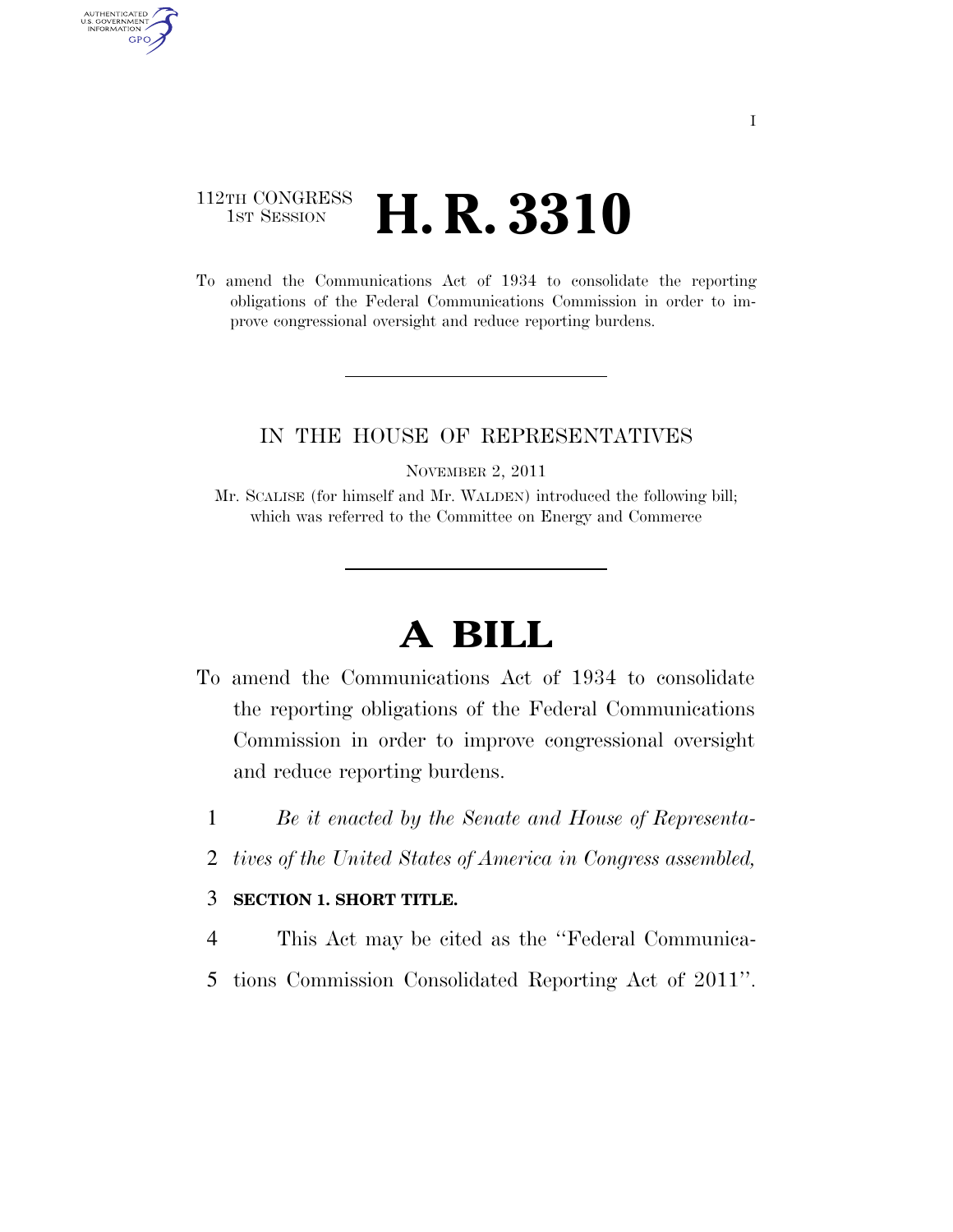#### **SEC. 2. COMMUNICATIONS MARKETPLACE REPORT.**

 Title I of the Communications Act of 1934 (47 U.S.C. 151 et seq.) is amended by adding at the end the following:

#### **''SEC. 13. COMMUNICATIONS MARKETPLACE REPORT.**

 $\frac{6}{100}$  ''(a) In GENERAL.—In the last quarter of every even- numbered year, the Commission shall publish on its Web site and submit to the Committee on Energy and Com- merce of the House of Representatives and the Committee on Commerce, Science, and Transportation of the Senate a report on the state of the communications marketplace. ''(b) CONTENTS.—Each report required by sub-section (a) shall—

 $\frac{1}{2}$  (1) assess the state of competition in the com- munications marketplace, including competition to deliver voice, video, and data services among pro- viders of telecommunications, providers of commer- cial mobile service (as defined in section 332), multi- channel video programming distributors (as defined in section 602), broadcast stations, providers of sat- ellite communications, Internet service providers, and other providers of communications services;

•**HR 3310 IH** 23 ''(2) assess the state of deployment of commu- nications capabilities, including advanced tele- communications capability (as defined in section 706 of the Telecommunications Act of 1996 (47 U.S.C.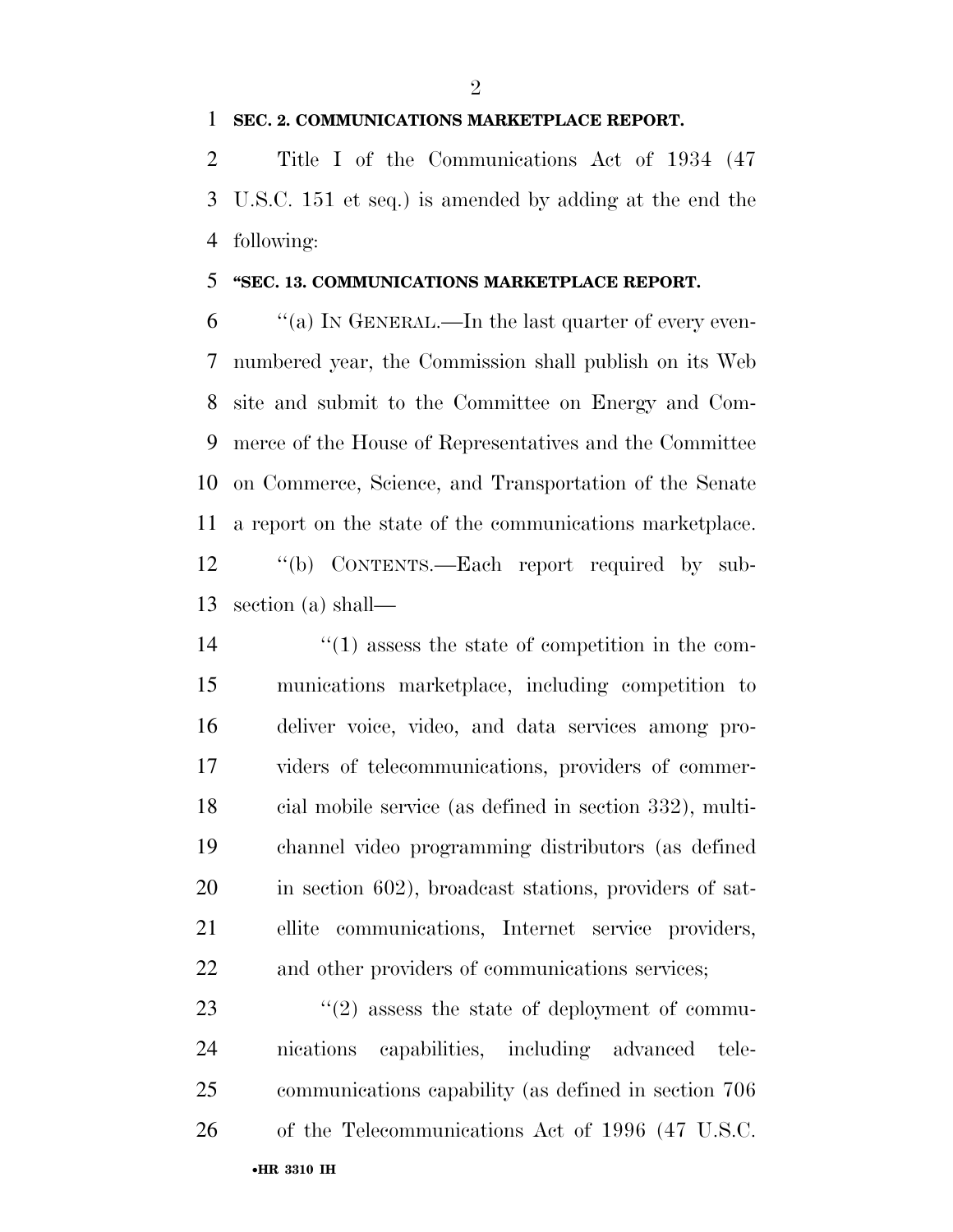1302)), regardless of the technology used for such deployment, including whether advanced tele- communications capability is being deployed to all Americans in a reasonable and timely fashion;

 ''(3) assess whether laws, regulations, or regu- latory practices (whether those of the Federal Gov- ernment, States, political subdivisions of States, In- dian tribes or tribal organizations (as such terms are defined in section 4 of the Indian Self-Determination and Education Assistance Act (25 U.S.C. 450b)), or foreign governments) pose a barrier to competitive entry into the communications marketplace or to the competitive expansion of existing providers of com-munications services;

 ''(4) describe the agenda of the Commission for the next 2-year period for addressing the challenges and opportunities in the communications market- place that were identified through the assessments under paragraphs (1) through (3); and

 $\frac{1}{20}$  (5) describe the actions that the Commission has taken in pursuit of the agenda described pursu- ant to paragraph (4) in the previous report sub-mitted under this section.

24 "(c) SPECIAL REQUIREMENTS.—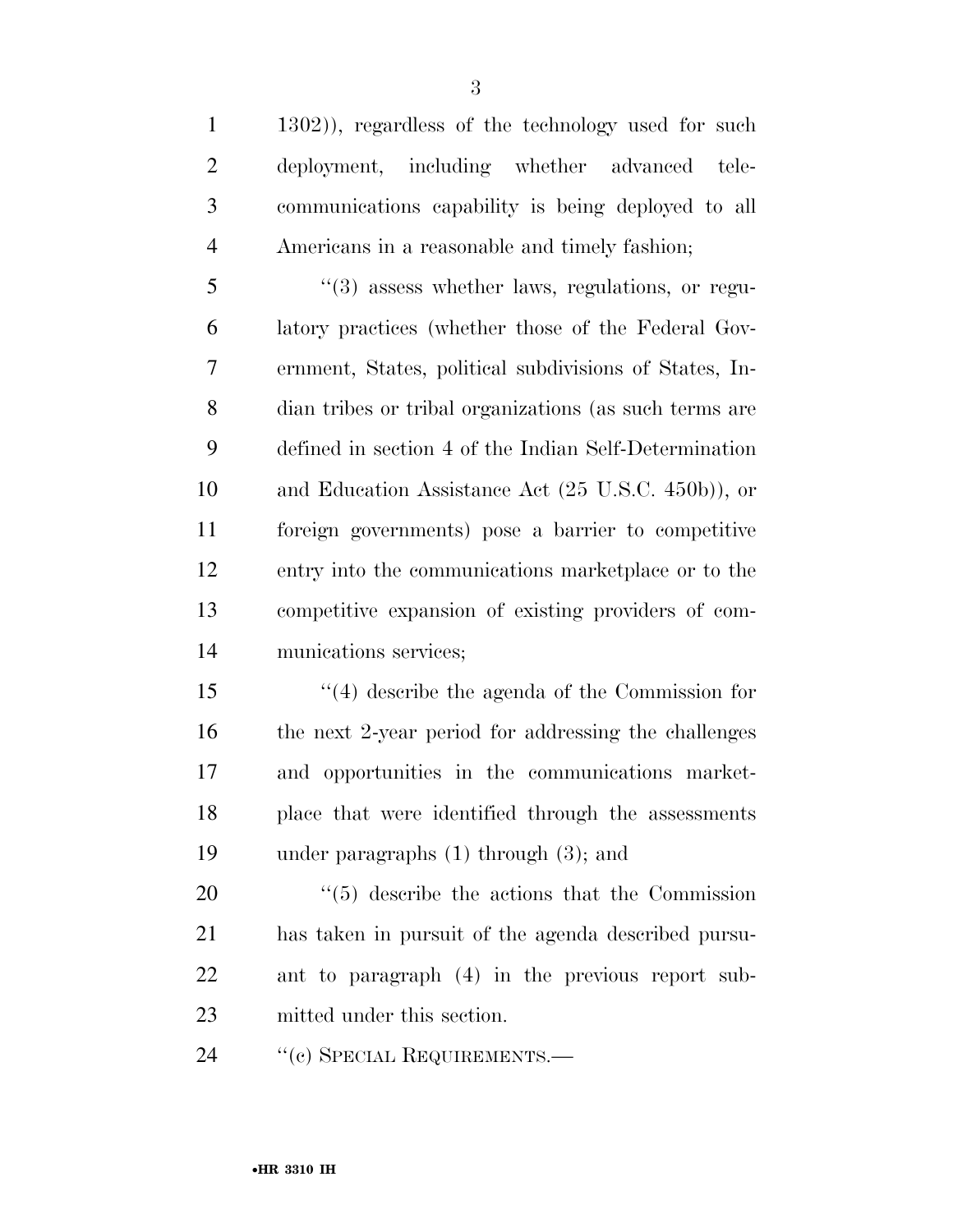1 "(1) ASSESSING COMPETITION.—In assessing 2 the state of competition under subsection  $(b)(1)$ , the Commission shall consider the effect of intermodal competition, facilities-based competition, and com- petition from new and emergent communications services, including the provision of content and com-munications using the Internet.

 ''(2) ASSESSING DEPLOYMENT.—In assessing 9 the state of deployment under subsection  $(b)(2)$ , the Commission shall compile a list of geographical areas that are not served by any provider of ad-vanced telecommunications capability.

13 "(3) INTERNATIONAL COMPARISONS AND DEMO- GRAPHIC INFORMATION.—The Commission may use readily available data to draw appropriate compari- sons between the United States communications marketplace and the international communications marketplace and to correlate its assessments with demographic information.''.

**SEC. 3. CONSOLIDATION OF REDUNDANT REPORTS; CON-**

#### **FORMING AMENDMENTS.**

 (a) ORBIT ACT REPORT.—Section 646 of the Com- munications Satellite Act of 1962 (47 U.S.C. 765e; 114 Stat. 57) is repealed.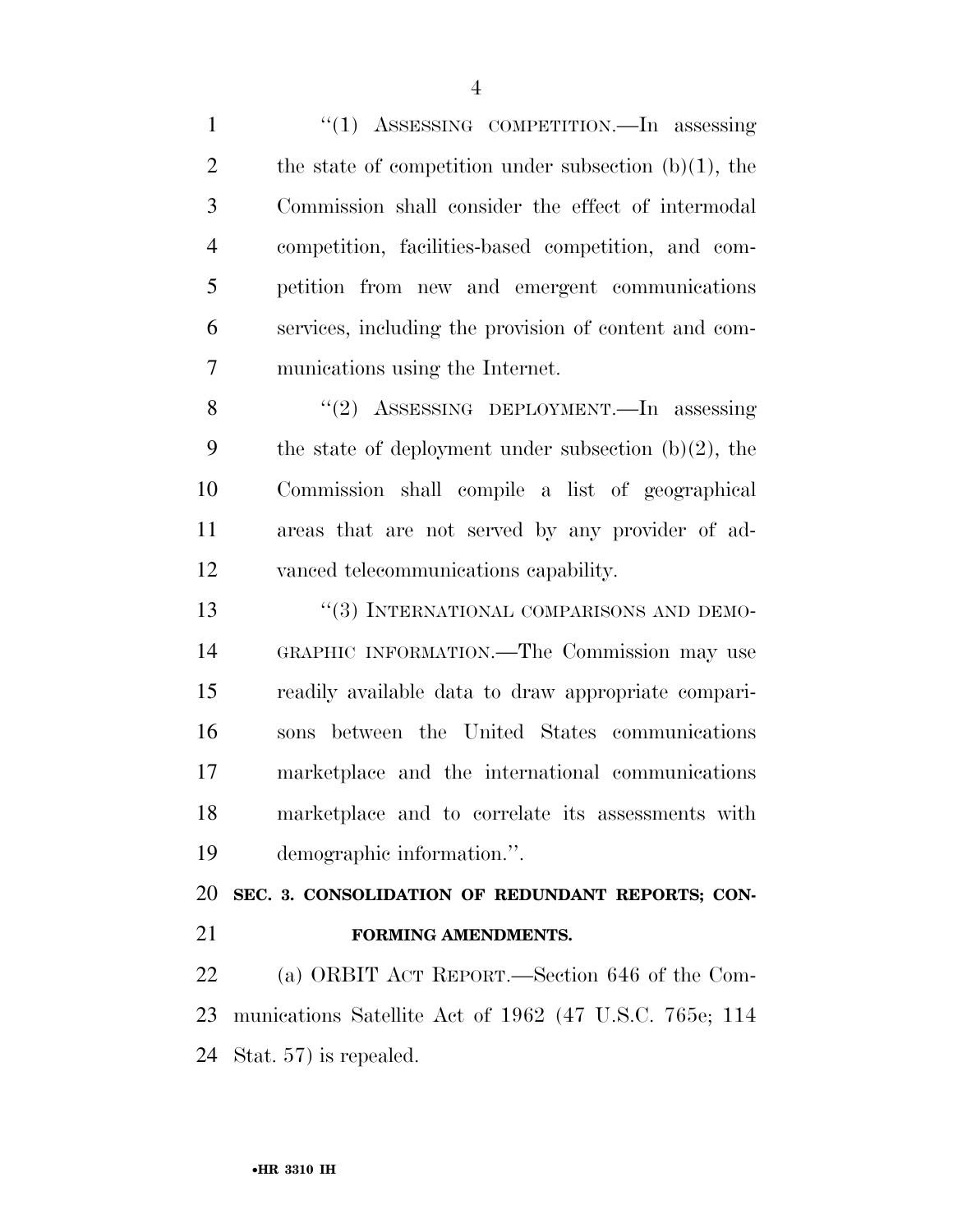| $\mathbf{1}$   | (b) SATELLITE COMPETITION REPORT.—Section 4 of         |
|----------------|--------------------------------------------------------|
| 2              | Public Law 109–34 (47 U.S.C. 703) is repealed.         |
| 3              | (c) INTERNATIONAL BROADBAND DATA REPORT.—              |
| $\overline{4}$ | Section 103 of the Broadband Data Improvement Act (47) |
| 5              | U.S.C. 1303) is amended—                               |
| 6              | $(1)$ by striking subsection (b); and                  |
| 7              | $(2)$ by redesignating subsections $(e)$ through $(e)$ |
| 8              | as subsections (b) through (d), respectively.          |
| 9              | (d) STATUS OF COMPETITION IN THE MARKET FOR            |
| 10             | THE DELIVERY OF VIDEO PROGRAMMING REPORT.-Sec-         |
| 11             | tion 628 of the Communications Act of 1934 (47 U.S.C.  |
| 12             | $548$ ) is amended—                                    |
| 13             | $(1)$ by striking subsection $(g)$ ; and               |
| 14             | $(2)$ by redesignating subsection (j) as<br>sub-       |
| 15             | section $(g)$ .                                        |
| 16             | (e) REPORT ON CABLE INDUSTRY PRICES.                   |
| 17             | $(1)$ In GENERAL.—Section 623 of the Commu-            |
| 18             | nications Act of 1934 (47 U.S.C. 543) is amended—      |
| 19             | $(A)$ by striking subsection $(k)$ ; and               |
| 20             | (B) by redesignating subsections<br>(1)                |
| 21             | through $(n)$ as subsections $(k)$ through $(m)$ , re- |
| 22             | spectively.                                            |
| 23             | CONFORMING AMENDMENT.-Section<br>(2)                   |
| 24             | $613(a)(3)$ of the Communications Act of 1934 (47)     |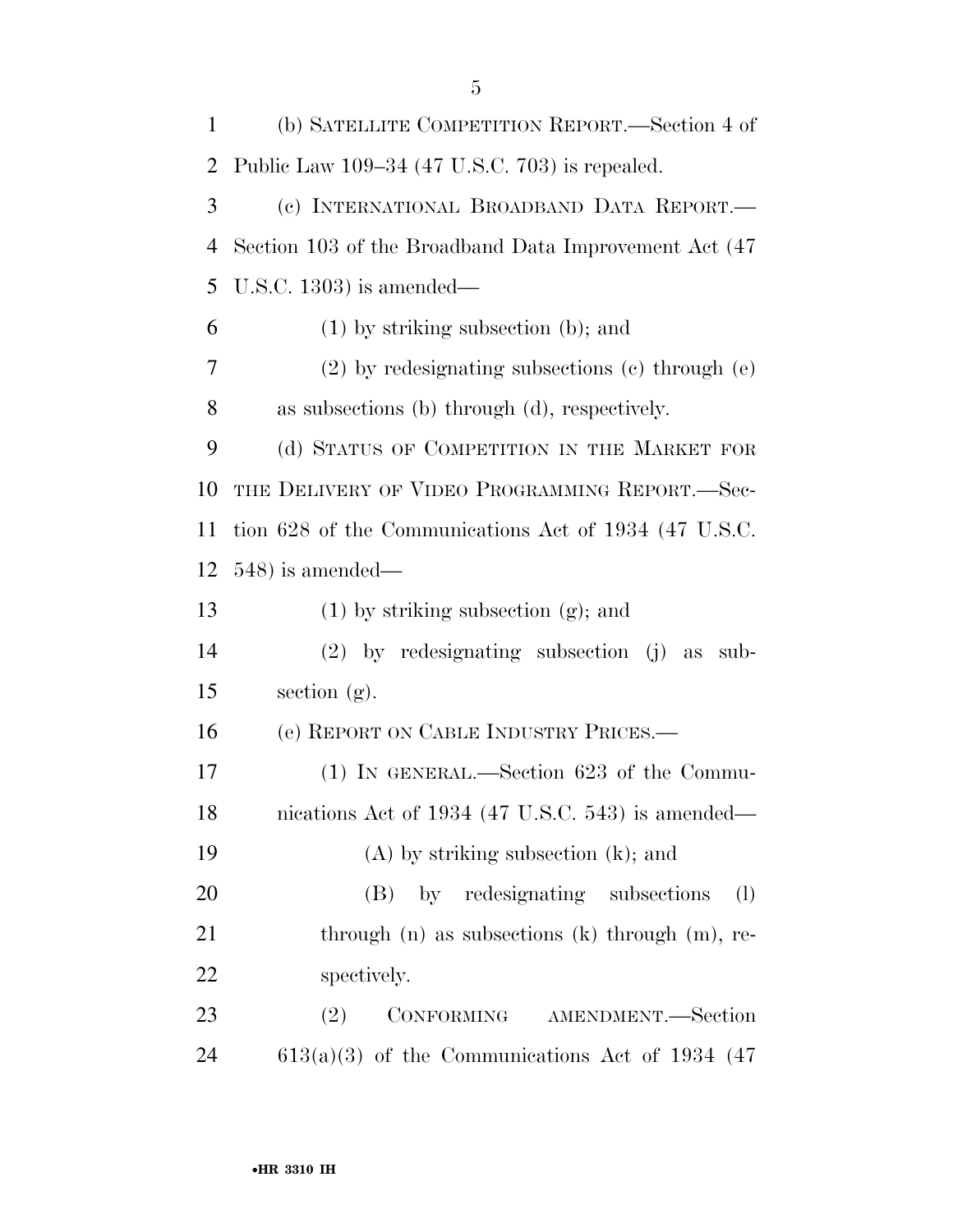1 U.S.C.  $533(a)(3)$  is amended by striking " $623(1)$ " 2 and inserting " $623(k)$ ".

 (f) TRIENNIAL REPORT IDENTIFYING AND ELIMI- NATING MARKET ENTRY BARRIERS FOR ENTRE- PRENEURS AND OTHER SMALL BUSINESSES.—Section 257 of the Communications Act of 1934 (47 U.S.C. 257) is amended by striking subsection (c).

 (g) SECTION 706 REPORT.—Section 706 of the Tele- communications Act of 1996 (47 U.S.C. 1302) is amend-ed—

11 (1) in subsection (b)—

 (A) in the last sentence, by striking ''If the Commission's determination is negative, it'' and inserting ''If the Commission determines in its report under section 13 of the Communications Act of 1934 that advanced telecommunications capability is not being deployed to all Ameri- cans in a reasonable and timely fashion, the Commission''; and

 (B) by striking the first and second sen-21 tences;

22 (2) by striking subsection (c);

 (3) in subsection (d), by striking ''this sub-section'' and inserting ''this section''; and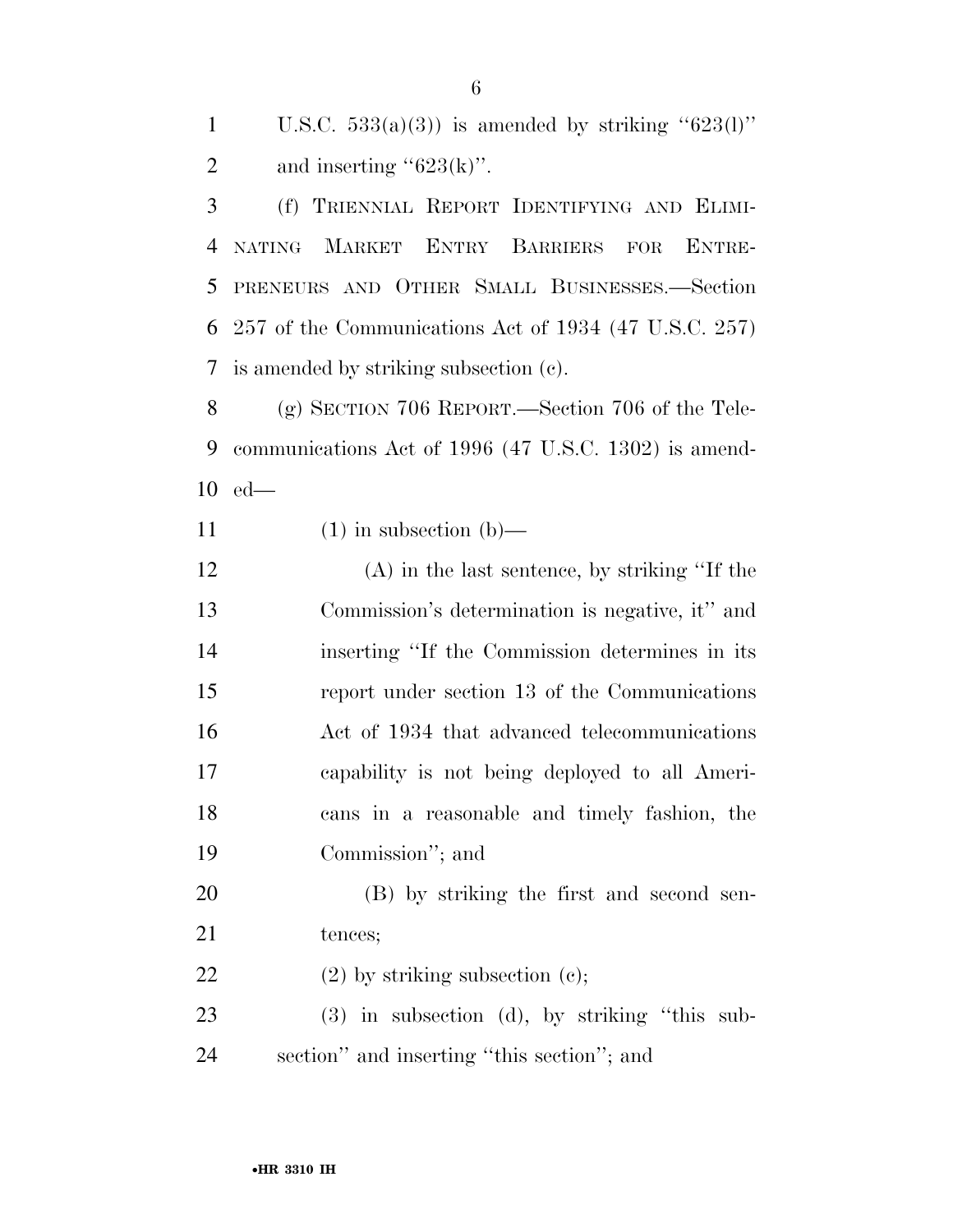| $\mathbf{1}$   | $(4)$ by redesignating subsection $(d)$ as sub-             |
|----------------|-------------------------------------------------------------|
| $\overline{2}$ | section (c).                                                |
| 3              | (h) STATE OF COMPETITIVE MARKET CONDITIONS                  |
| $\overline{4}$ | WITH RESPECT TO COMMERCIAL MOBILE RADIO SERV-               |
| 5              | ICES.—Section $332(e)(1)(C)$ of the Communications Act      |
| 6              | of 1934 (47 U.S.C. 332 $(e)(1)(C)$ ) is amended by striking |
| 7              | the first and second sentences.                             |
| 8              | (i) PREVIOUSLY ELIMINATED ANNUAL REPORT.—                   |
| 9              | $(1)$ IN GENERAL.—Section 4 of the Commu-                   |
| 10             | nications Act of 1934 (47 U.S.C. 154) is amended—           |
| 11             | $(A)$ by striking subsection $(k)$ ; and                    |
| 12             | (B) by redesignating subsections<br>(1)                     |
| 13             | through $(o)$ as subsections $(k)$ through $(n)$ , re-      |
| 14             | spectively.                                                 |
| 15             | (2) CONFORMING AMENDMENTS.—The Commu-                       |
| 16             | nications Act of 1934 is amended—                           |
| 17             | $(A)$ in section 9(i), by striking "In the                  |
| 18             | Commission's annual report, the Commission                  |
| 19             | shall prepare an analysis of its progress in de-            |
| 20             | veloping such systems and" and inserting "The               |
| 21             | Commission"; and                                            |
| 22             | $(B)$ in section 309(j)(8)(B), by striking the              |
| 23             | last sentence.                                              |
| 24             | (j) ADDITIONAL OUTDATED REPORTS.—The Com-                   |
| 25             | munications Act of 1934 is amended—                         |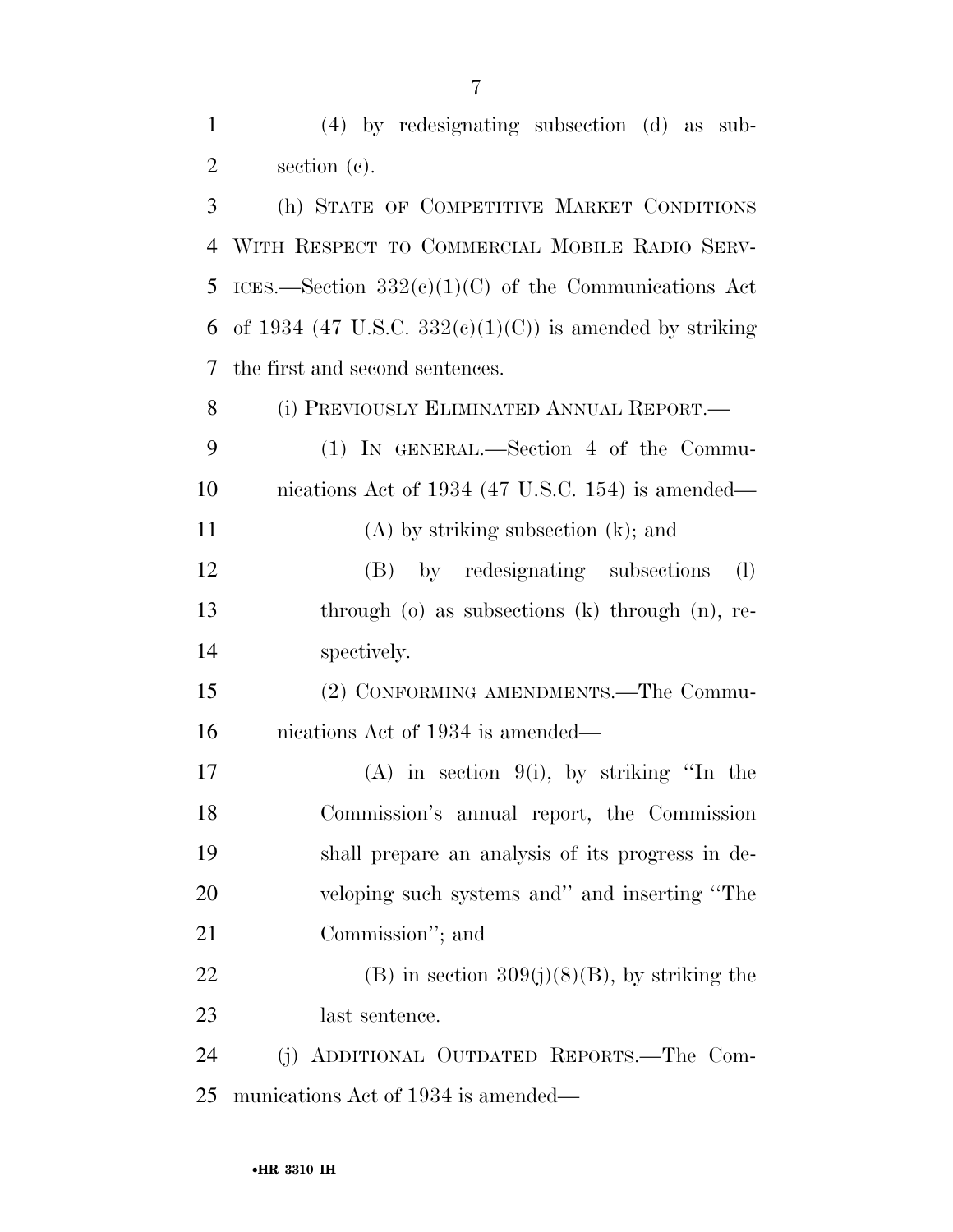| $\mathbf{1}$   | $(1)$ in section 4—                                    |
|----------------|--------------------------------------------------------|
| $\overline{2}$ | (A) in subsection (b)(2)(B)—                           |
| 3              | $(i)$ in clause $(i)$ , by striking " $(i)$ The        |
| $\overline{4}$ | Commission" and inserting "The Commis-                 |
| 5              | sion"; and                                             |
| 6              | (ii) by striking clause (ii); and                      |
| 7              | $(B)$ in subsection $(g)$ , by striking para-          |
| 8              | graph(2);                                              |
| 9              | $(2)$ in section 215—                                  |
| 10             | $(A)$ by striking subsection (b); and                  |
| 11             | (B) by redesignating subsection (c) as sub-            |
| 12             | section $(b)$ ;                                        |
| 13             | $(3)$ in section 227(e), by striking paragraph $(4)$ ; |
| 14             | $(4)$ in section 309(j)—                               |
| 15             | $(A)$ by striking paragraph $(12)$ ; and               |
| 16             | (B) in paragraph $(15)(C)$ , by striking               |
| 17             | clause $(iv);$                                         |
| 18             | $(5)$ in section 331(b), by striking the last sen-     |
| 19             | tence;                                                 |
| <b>20</b>      | $(6)$ in section 336 $(e)$ , by amending paragraph     |
| 21             | $(4)$ to read as follows:                              |
| 22             | "(4) REPORT.—The Commission shall annually             |
| 23             | advise the Congress on the amounts collected pursu-    |
| 24             | ant to the program required by this subsection.";      |
| 25             | $(7)$ in section 339(c), by striking paragraph $(1)$ ; |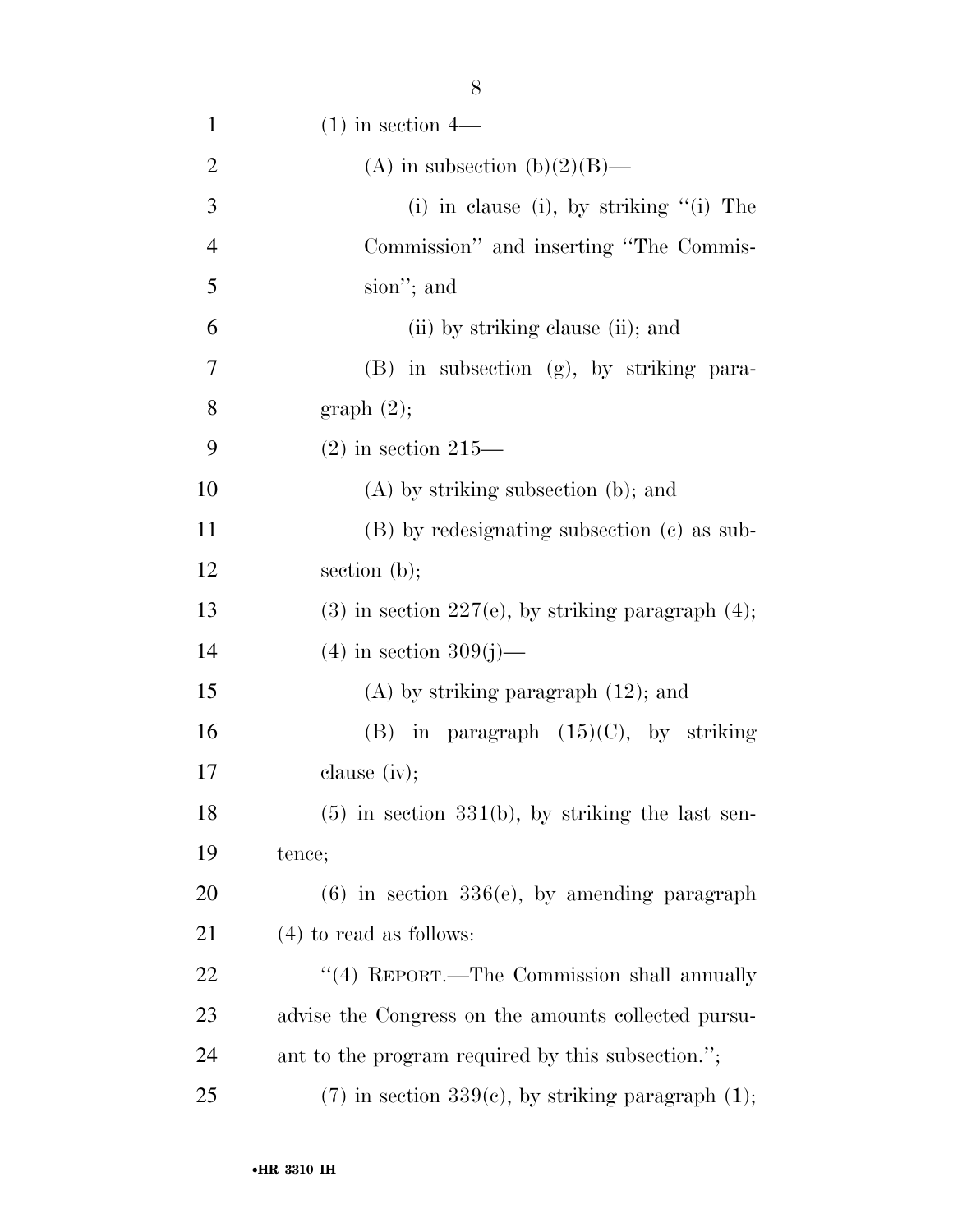| $\mathbf{1}$   | $(8)$ in section 396—                             |
|----------------|---------------------------------------------------|
| $\overline{2}$ | $(A)$ by striking subsection (i);                 |
| 3              | $(B)$ in subsection $(k)$ —                       |
| $\overline{4}$ | $(i)$ in paragraph $(1)$ , by striking sub-       |
| 5              | paragraph $(F)$ ; and                             |
| 6              | (ii) in paragraph $(3)(B)(iii)$ , by strik-       |
| 7              | ing subclause $(V)$ ;                             |
| 8              | (C) in subsection $(l)(1)(B)$ , by striking       |
| 9              | "shall be included" and all that follows through  |
| 10             | "The audit report"; and                           |
| 11             | $(D)$ by striking subsection $(m)$ ;              |
| 12             | $(9)$ in section 398(b)(4), by striking the third |
|                |                                                   |
| 13             | sentence;                                         |
| 14             | $(10)$ in section $624A(b)(1)$ —                  |
| 15             | (A) by striking "REPORT; REGULATIONS"             |
| 16             | and inserting "REGULATIONS";                      |
| 17             | (B) by striking "Within 1 year after" and         |
| 18             | all that follows through "on means of assuring"   |
| 19             | and inserting "The Commission shall issue such    |
| 20             | regulations as are necessary to assure"; and      |
| 21             | (C) by striking "Within 180 days after"           |
| 22             | and all that follows through "to assure such      |
| 23             | compatibility."; and                              |